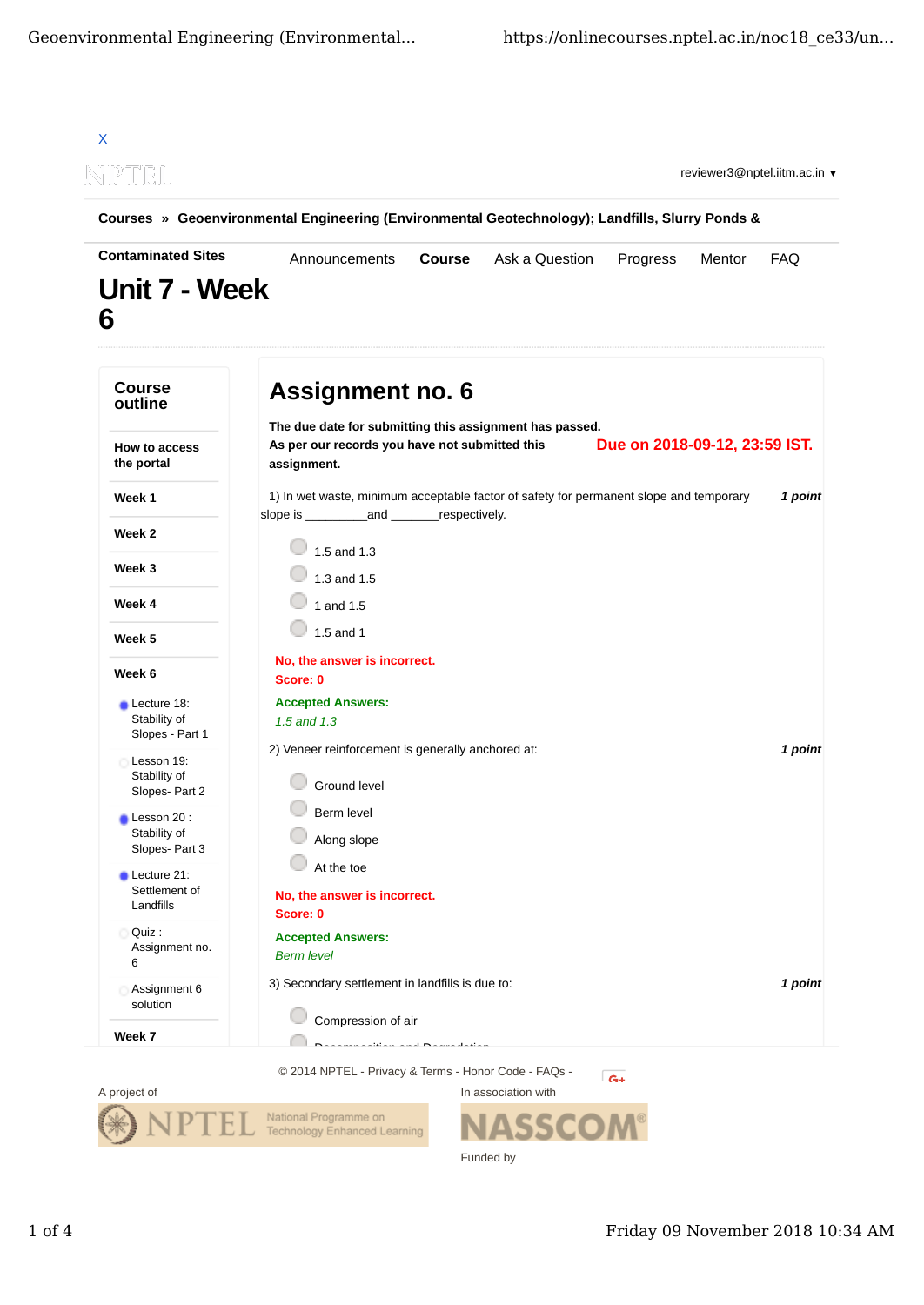

 $\circ$  26400